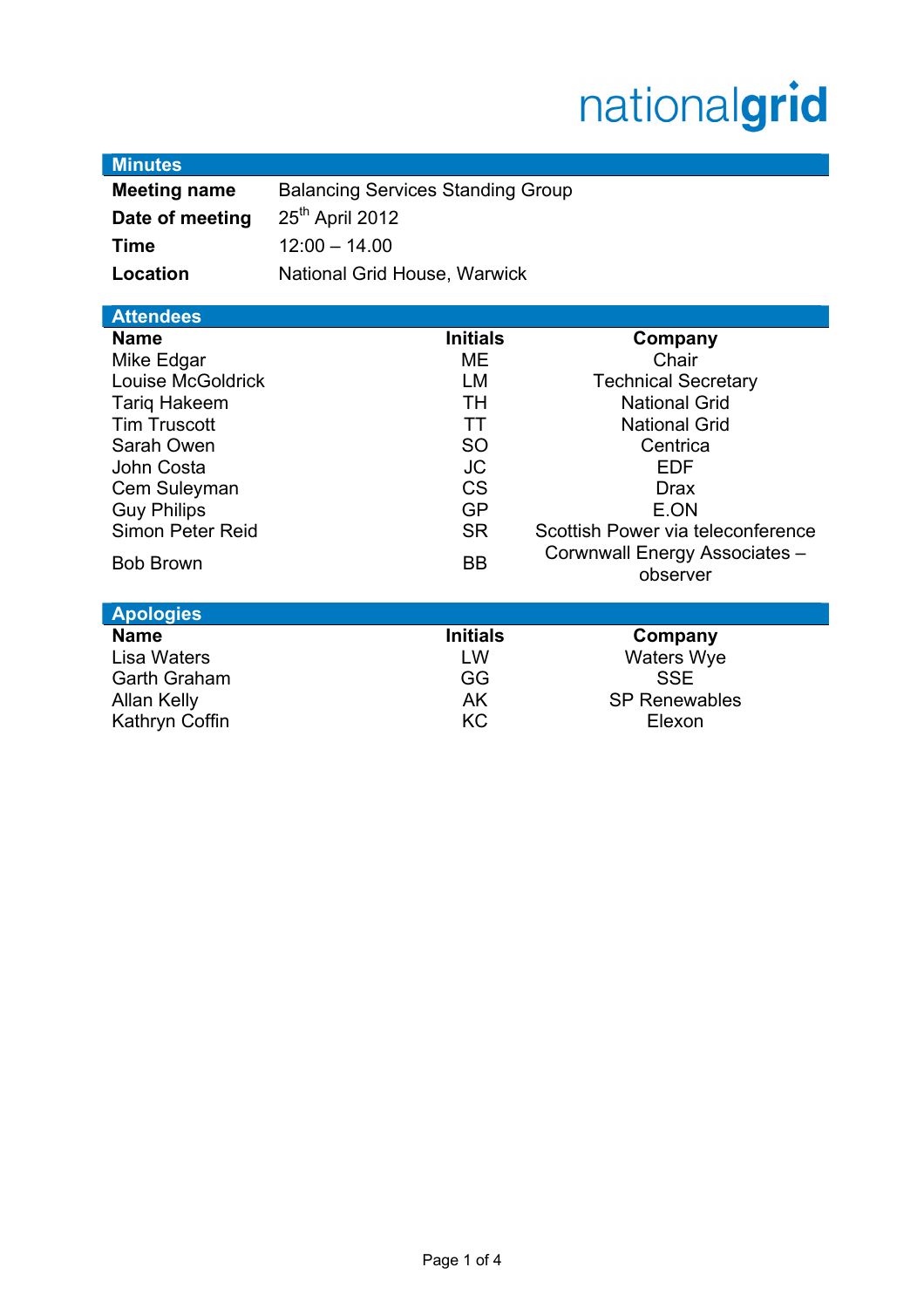# nationalgrid

#### **1 Introductions/Apologies for Absence**

1. Introductions were made around the group and ME confirmed the meetings agenda.

#### **2 Approval of Minutes from the last meeting**

2. The draft minutes of the Balancing Services Standing Group meeting held on the 07<sup>th</sup> March 2012 were approved with no further comments, the minutes will be made available on the National Grid Code Website.

#### **3 Review of Actions**

3. **Action 4:** *NG to look at providing clarification in the form of presentations on the difference between an emergency instruction and an emergency de-energisation and how they work.* 

#### **Status: Agenda Item 4 Closed**

4. **Action 6:** *Comments from Standing Group members on the position paper to be received by 31st March 2012.* 

 **Update:** Position paper BSSG CAP48 and CAP144 compensation updated in line with comments received and re-circulated.

**Status: Closed** 

5. **Action 7:** *National Grid to draft three CUSC modifications.*

**Update:** Three draft CUSC modifications circulated to BSSG members on 17<sup>th</sup> April 2012.

#### **Status: Closed**

#### **4 Emergency Instructions**

- 6. TT gave an overview on Emergency Instructions and Emergency De-energisation Instructions detailing that:
	- Emergency Instructions are used to preserve the integrity of the NETS and any synchronously connected external system
	- Emergency De-energisation Instructions are used where the condition of Transmission Plant may cause damage or injury to people or the NETS.
- 7. The group discussed the differences between the two instructions. JC queried safety of personal against complying with Emergency Instructions and TT confirmed that the User must respond without delay and using all reasonable endeavours. The implementation of the Emergency Instruction may only be rejected on safety grounds either plant or personnel.
- 8. ME summarised that CAP48 'Firm Access and Temporary Physical Disconnection' (which requires National Grid to pay compensation in the event that a generator is disconnected from the transmission system due to an issue with NGET's system) was followed by CAP144 'Emergency Instruction to emergency Deenergise' (which established similar compensation arrangements for Emergency De-energisation instructions).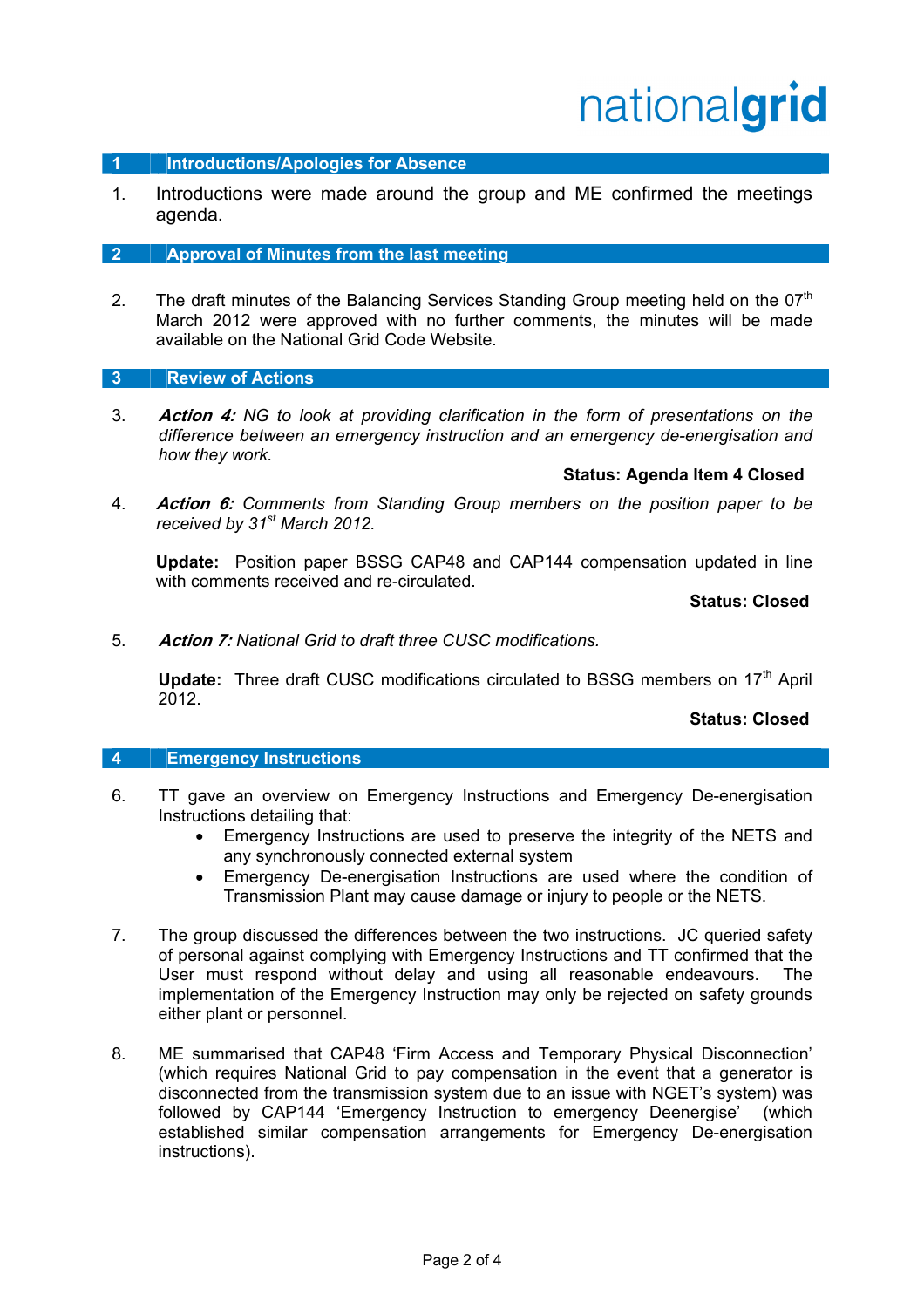9. JC queried whether National Grid publishes any information relating to why the instructions have been utilised. TT confirmed that all Emergency Instructions are publicised. A user can ask for a Significant Incident Report if something happens on the NETS that affect them.

## **5 Loss of Transmission Update**

- 10. TH confirmed that one comment had been received (from a renewable generator) on the paper entitled, "Position paper BSSG, CAP48 and CAP144 compensation", and that the paper would be updated to reflect the comment.
- 11. TH stated that of the proposed five possible amendments to CAP48/Cap144 compensation; three draft CUSC modifications had been circulated to BSSG members:
	- Clarification of the scope of Interruption
	- Improvement in administration arrangements in relation to Relevant Interruption claims
	- Alignment of CUSC compensation arrangements for across different interruption types
- 12. The group again debated as to what the compensation arrangements were trying to compensate for. JC questioned whether these arrangements should not only cover initial balancing exposure and payments made for Transmission Entry Capacity (TEC) but should be extended to consequential and opportunity losses. GP noted that differing views were held across the industry on the proportionality of compensation due given TNUoS charges and SQSS requirements and that these had already been expressed by parties in response to National Grid's consultation. ME acknowledged the different views associated with socialising compensation, self insurance and lost opportunity. ME stated that the group had reached a consensus over two areas resulting in National Grid drafting two CUSC modifications and that parties were able to raise further CUSC Modifications to address individual issues where a consensus was not reached.
- 13. SR raised concerns that currently National Grid publishes information that instructions have been issued but not why and felt that further scrutiny of the process may be required.
- 14. In relation to the draft CUSC modification for the improvement in administration arrangements, TH stated that the CUSC does not specify any timescales by which Relevant Interruption claims can be submitted and therefore this suggests that there is no time limit. TH stated that the BSSG consultation document (issued in September 2011) had included a suggestion that Users should submit a claim within 30 days and National Grid confirm the validity or otherwise of a claim within 60 days. TH mentioned that responses to the consultation did not all agree with these timescales and the draft CUSC modification did not include any timescales and that these would be agreed at a later date.
- 15. SR commented that perhaps National Grid should be obligated to advise Users that potentially they have a compensation claim as new Users or smaller participants may not be aware of the compensation arrangements. ME suggested that as both Users and National Grid are CUSC parties, an obligation on one party (National Grid) to inform another party (the User) of its rights or obligations under a contract (the CUSC) did not seem appropriate. In addition new members obtain information from a number of sources including, Account Managers, Operational Forums and Trade Bodies.